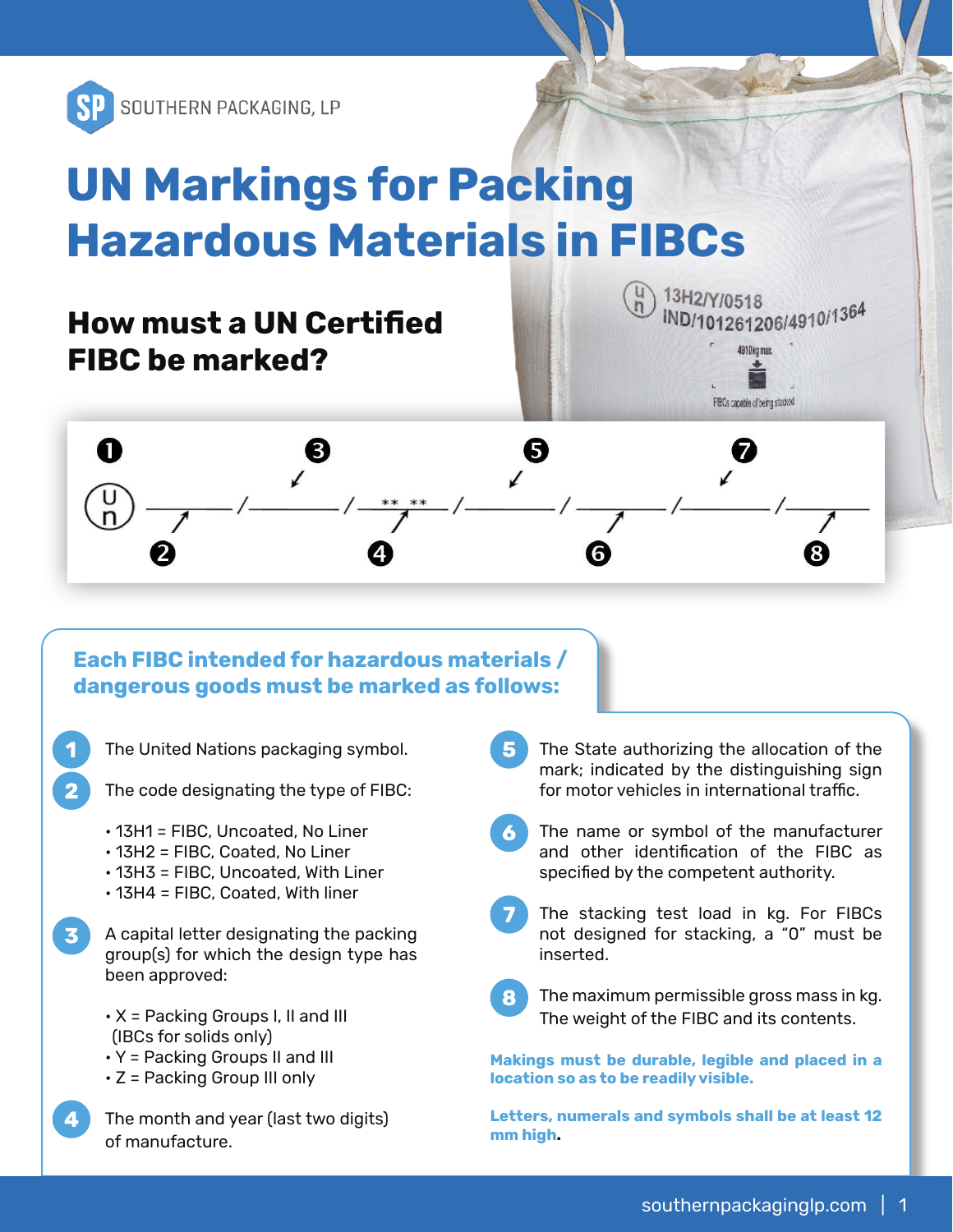### **Stacking Marking**



An FIBC designed for stacking or not designed for stacking, as appropriate, must be marked as follows:



The symbol must be displayed in a durable and visible manner.

The symbol must be a square with each side being not less than 100 mm (3.9 inches) by 100 mm (3.9 inches) as measured from the corner printer marks shown above. Where dimensions are not specified, all features must be in approximate proportion to those shown.

For FIBCs designed for stacking, the maximum permitted stacking load applicable when the FIBC is in use must be displayed with the symbol. The mass in kilograms (kg) marked above the symbol must not exceed the load imposed during the design stack test divided by 1.8. The letters and numbers indicating the mass must be at least 12 mm (0.48 inches).